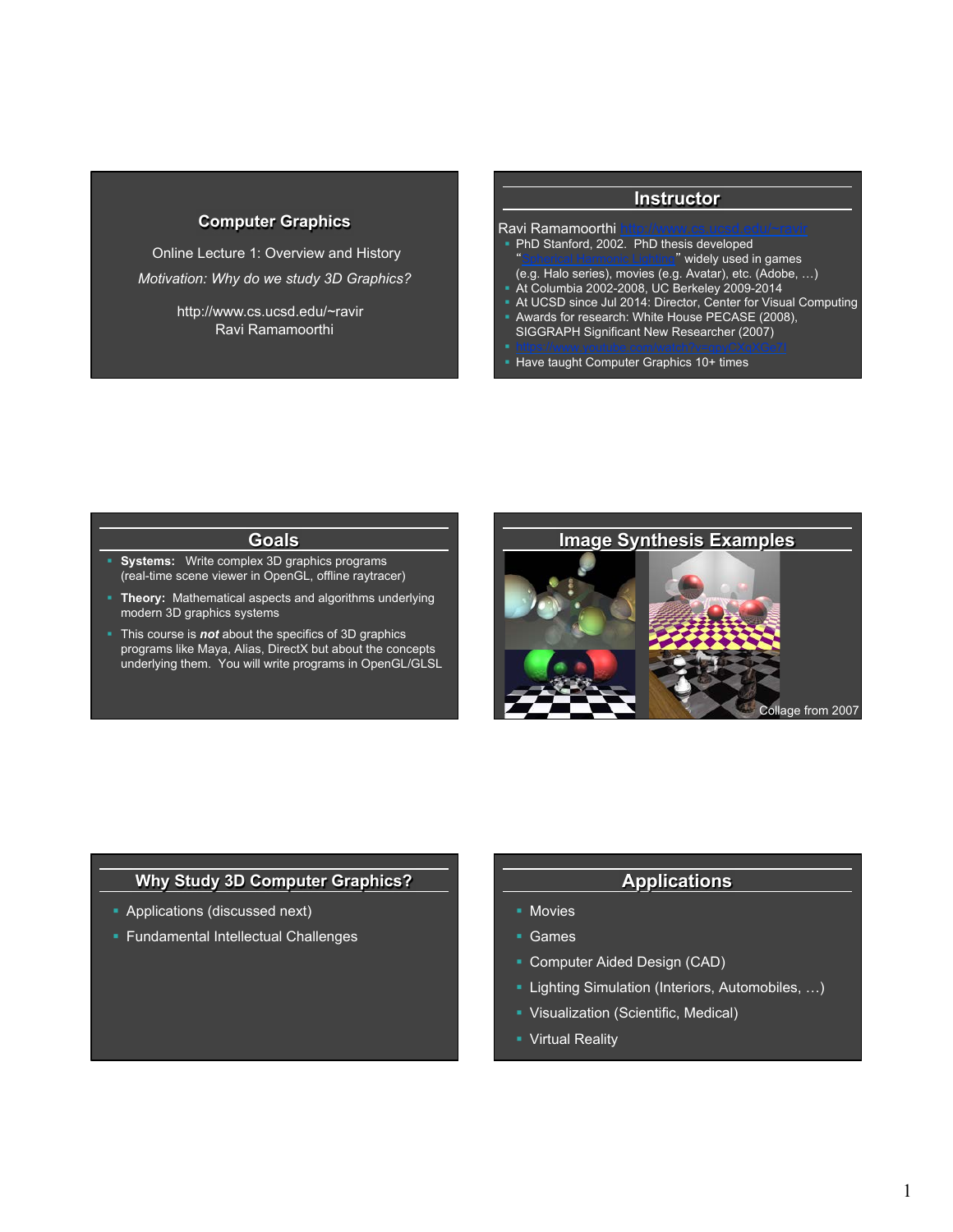# **Digital Visual Media**

- § From text to images to video (to 3D?)
- Image and video processing and photography
- § Flickr, YouTube, WebGL
- Real, Virtual Worlds (Google Earth, Second Life)
- **Electronic publishing**
- Online gaming
- § 3D printers and fabrication

#### **Why Study 3D Computer Graphics?**

- § Fundamental Intellectual Challenges
- § Create and interact with realistic virtual world
- Requires understanding of all aspects of physical world
- § New computing methods, displays, technologies

#### § Technical Challenges

- Math of (perspective) projections, curves, surfaces
- § Physics of lighting and shading
- 3D graphics software programming, hardware

## **Foundations of Computer Graphics**

 Online Lecture 1: Overview and History *Course Outline and Logistics* 

Ravi Ramamoorthi







§ No prior knowledge of 3D graphics/OpenGL required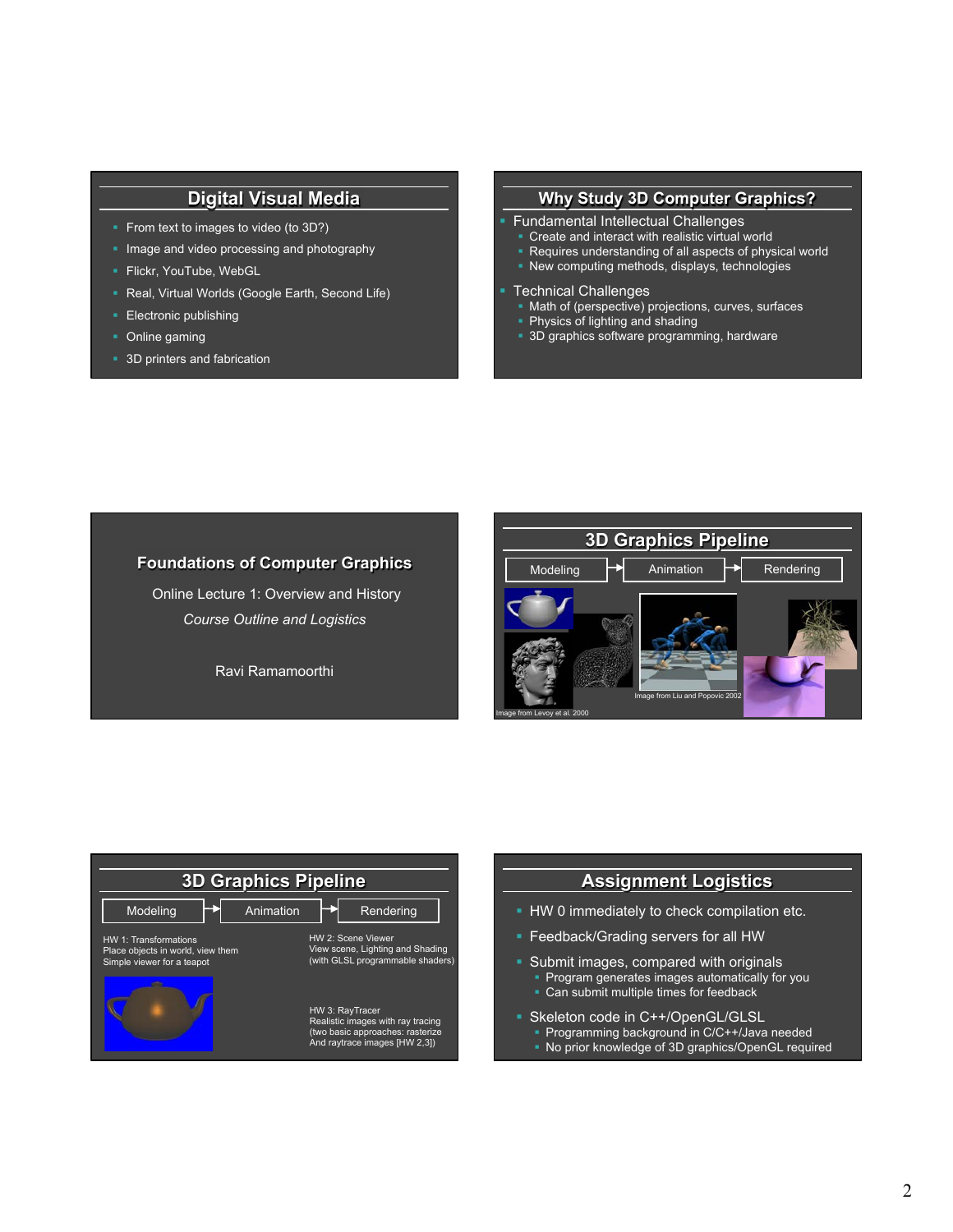# **Workload**

- Lots of fun, rewarding but may involve significant work
- § 3 programming projects; almost all are time-consuming
- Course will involve understanding of mathematical, geometrical concepts taught (tested on final)
- Prerequisites: Solid C/C++/Java programming.
- § Linear algebra (review next lecture) and basic math skills

# **A Note on GPU Programming**

- § Modern 3D Graphics Programming with GPUs
- § GLSL + Programmable Shaders in HW 0,1,2
- Should be very portable, but need to set up your environment, compilation framework (HW 0)

## **Foundations of Computer Graphics**

 Online Lecture 1: Overview and History *Brief History of Computer Graphics* 

#### Ravi Ramamoorthi

The term Computer Graphics was coined by William Fetter of Boeing in 1960 First graphic system in mid 1950s USAF SAGE radar data (developed MIT)





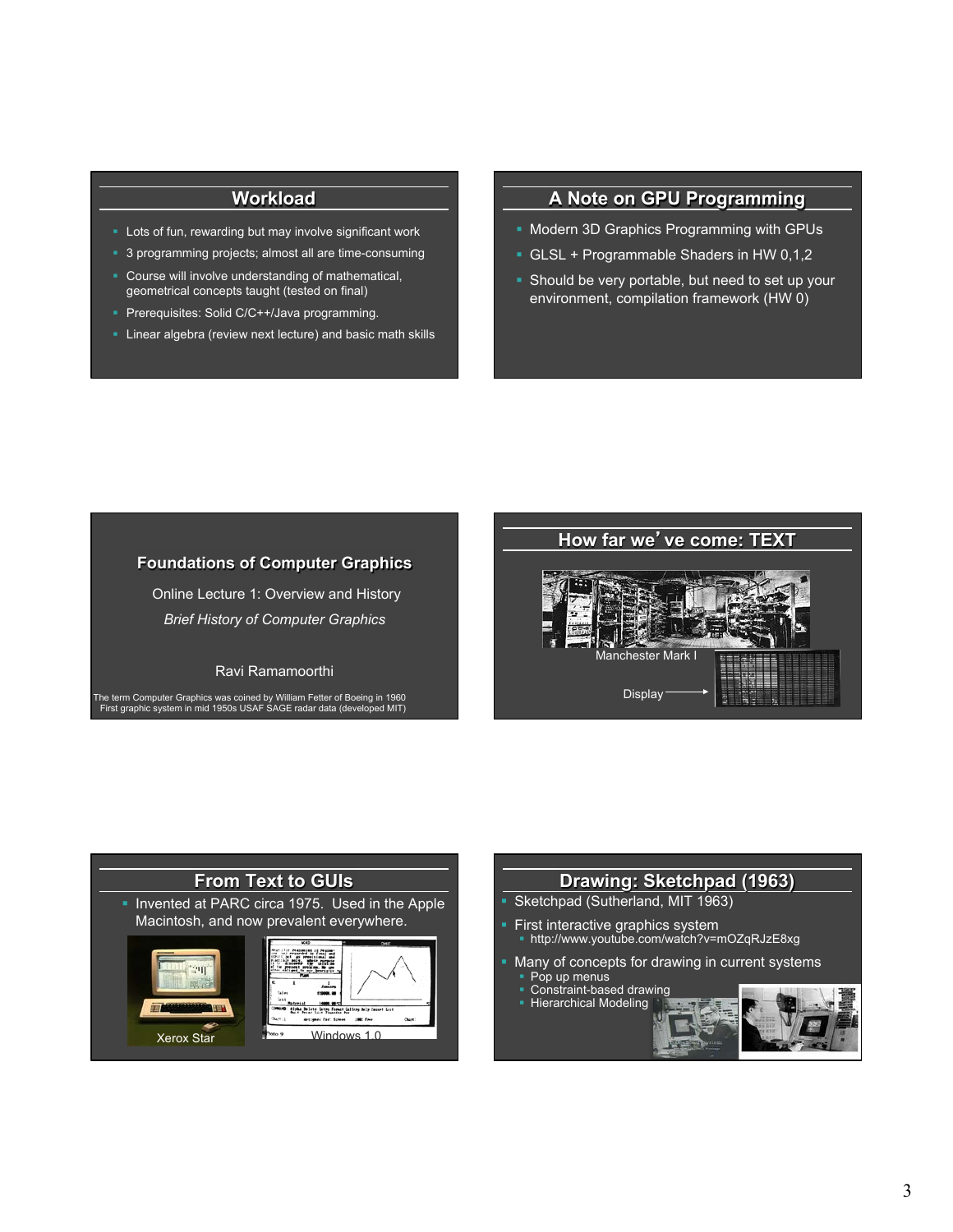

#### **Image Processing**

- § Digitally alter images, crop, scale, composite
- Add or remove objects
- § Sports broadcasts for TV (combine 2D and 3D processing)

# **Modeling**

- § Spline curves, surfaces: 70s 80s
- § Utah teapot: Famous 3D model
- § More recently: Triangle meshes often acquired from real objects





Images from FvDFH, Pixar's Shutterbug: Slide ideas for history of Rendering courtesy Marc Levoy

# **Rendering: 1970s (lighting)**  Diffuse Lighting (Gouraud 1971) Specular Lighting (Phong 1974) Curved Surfaces, Texture (Blinn 1974) Z-Buffer Hidden Surface (Catmull 1974)